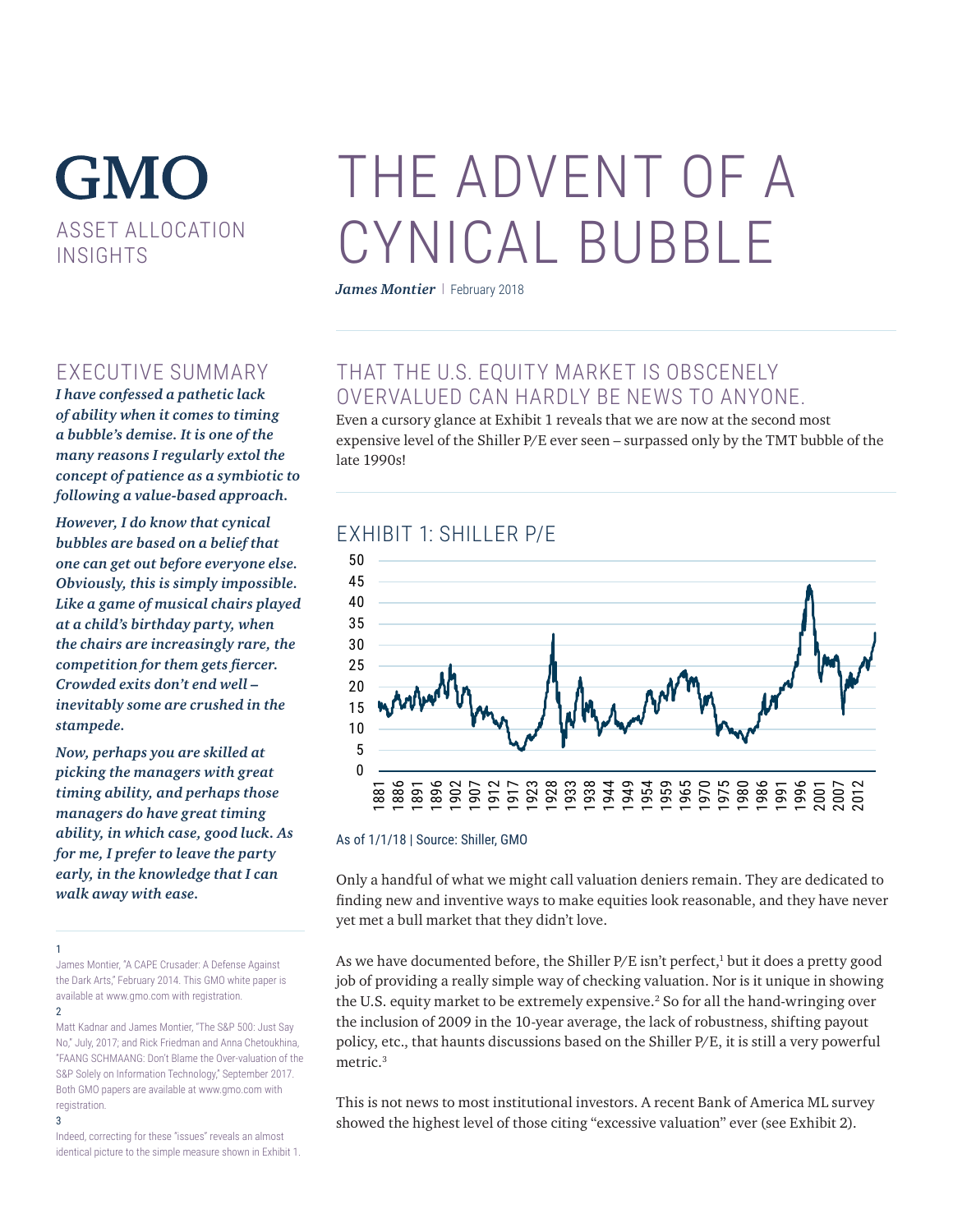

#### EXHIBIT 2: NET % OF FUND MANAGERS SAYING EQUITIES ARE OVERVALUED GARE COVERVALUED **CHARTS OF THE MONEY OF THE MONEY**  $E(X)$  Find  $E(X)$  is the correction of  $E(X)$

Source: BofA Merrill Lynch Global Fund Manager Survey Source: BofA Merrill Lynch Global Fund Manager Survey.

Yet despite this, the same survey showed fund managers to still be overweight in equities (see Exhibit 3). This gives rise to the existence of that strangest of creatures: the fully-invested bear. The most common rationale for such a cognitively dissonant stance is "the fear of missing out on the upside" (aka FOMO - fear of missing out). As I think Seth Klarman pointed out long ago, this isn't really fear at all, but rather greed.<br>'

# **EXHIBIT 3: NET % OF ASSET ALLOCATORS REPORTING** OVERWEIGHT IN EQUITES



Source: BofA Merrill Lynch Global Fund Manager Survey  $G$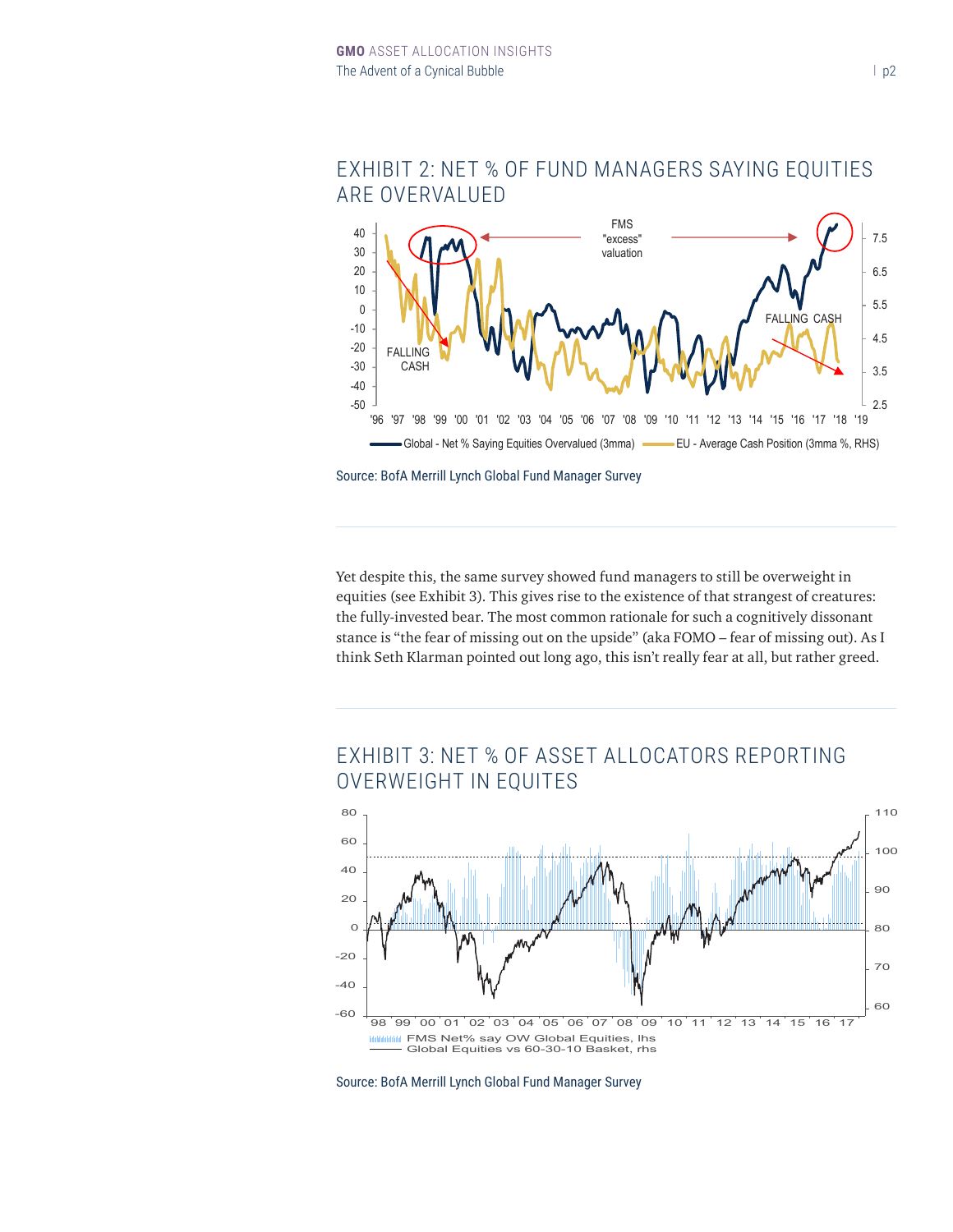It is possible that the cognitive dissonance of the fully-invested bear might not be as puzzling if the U.S. equity market was the only expensive market. That is to say, if the overweight position in equities held by these investors resulted from owning a lot of cheap non-U.S. markets. Indeed, as Exhibit 4 shows, the rest of the world is certainly cheaper than the U.S.



#### EXHIBIT 4: SHILLER P/E OF U.S. AND WORLD EX U.S.

As of 1/1/18 | Source: Datastream, GMO

But, sadly, saying something is cheaper than the U.S. is not the same thing as its being cheap in absolute terms. Rather, it is akin to standing next to a pigmy and declaring oneself a giant. So whilst we agree that if you must own equities you should own non-U.S. equities, it is hard to argue that they are not expensive in their own right, which makes it hard for us to want to be overweight equities as an asset class.

The fully-invested bear seems to essentially subscribe to Jeremy Grantham's market melt-up scenario. I certainly can't rule such an occurrence out. The strongest piece of evidence for it from a personal perspective comes from my own track record of being early in calling bubbles. In 1995 I wrote a piece arguing that Thailand would be the next Mexico (2 years too early); in 1997 I wrote piece arguing we were witnessing the last hurrah in equity markets (3 years too early); and in 2005 I wrote a piece on the bubble in U.S. housing (2 to 3 years too early). This is the curse of those who follow the edicts of value. Valuation is a useful long-term indicator, but not a good short-term indicator. So perhaps the best way to read my research is to put it in a drawer for two years and then take it out and read it!

Jeremy's case centers around the fact that many of the psychological hallmarks of the classical bubbles are absent. Effectively, we don't have the euphoria associated with the great bubble peaks. However, I suspect this is an overly narrow definition of a bubble.

SAYING SOMETHING IS CHEAPER THAN THE U.S. IS NOT THE SAME THING AS ITS BEING CHEAP IN ABSOLUTE TERMS. RATHER, IT IS AKIN TO STANDING NEXT TO A PIGMY AND DECLARING ONESELF A GIANT. *"*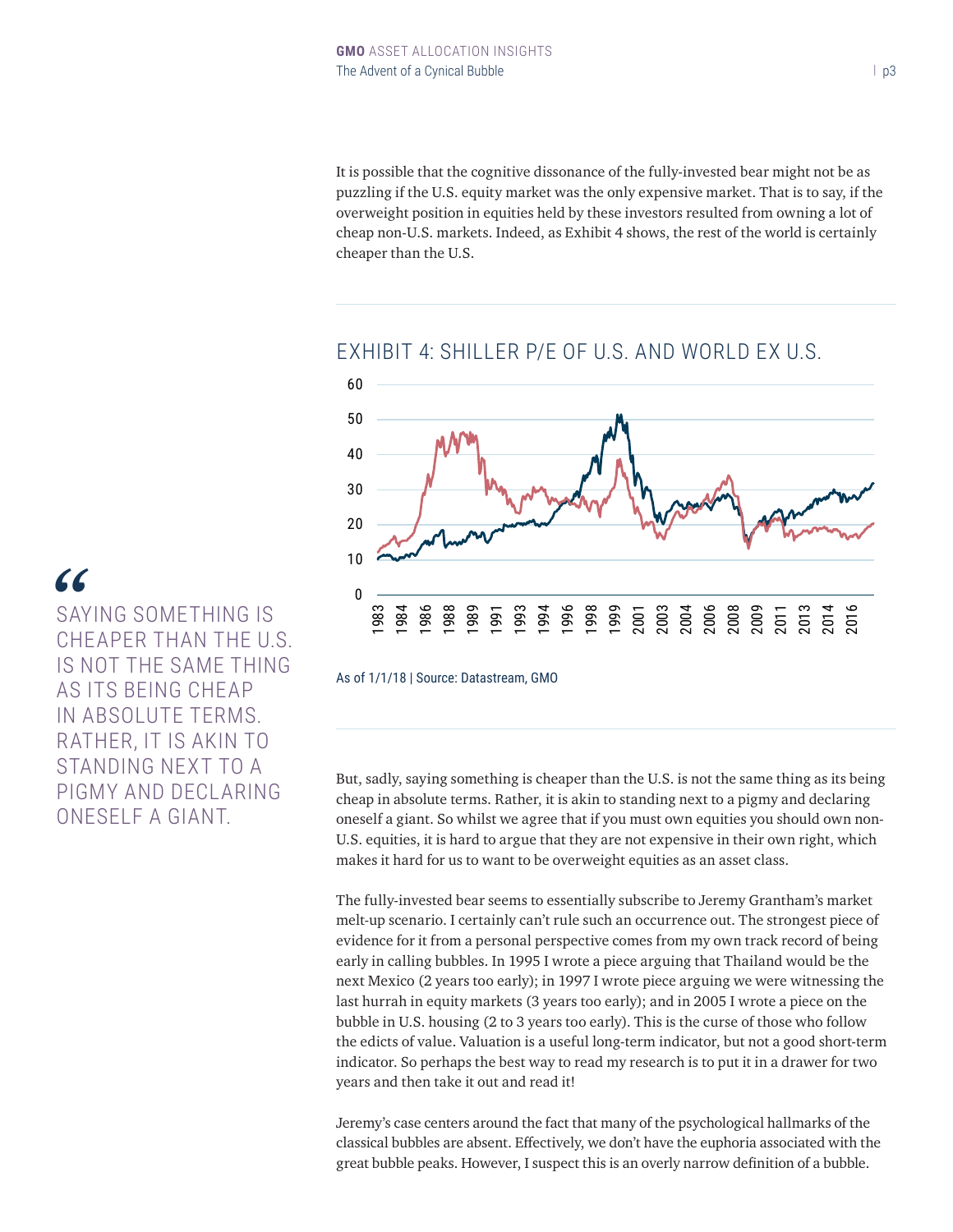In the past I have drawn on a taxonomy of bubbles that seeks to separate out four different kinds of bubbles.<sup>4</sup> It should be noted that these bubbles are not always mutually exclusive, and many real-world bubbles exhibit characteristics from more than one type of bubble.

### *A Taxonomy of Bubbles*

The first and canonical type of bubble is the what might be called the "Fad" or the "Mania." This is truly a bubble of belief. In this type of bubble, people really do believe that this time is different, that a new era has been begun. These are the great bubbles of history: the TMT bubble, the Japanese bubble, the U.S. housing bubble, and the Roaring 20s all stand out as shining examples of delusional new age thinking.

The second type of bubble is described as an intrinsic bubble. In an intrinsic bubble, it is the fundamentals that are the source of the bubble. That is to say, earnings booming at an unsustainable rate, which then often gives rise to extrapolation and overcapitalization by investors. Financials during the U.S. housing bubble were a good example of this kind of bubble. Their earnings were inflated by the economic bubble in the housing market, and this wasn't recognized by many investors.

The third type of bubble is known in the academic literature as a near rational bubble. I am not a great fan of this nomenclature as it suggests a veneer of respectability that I find undeserved. To me these are really better described as greater fool markets. They are cynical bubbles in that those buying the asset in question don't really believe they are buying at fair price (or intrinsic value), but rather are buying because they want to sell to someone else at an even higher price before the bubble bursts. Chuck Prince, the former CEO of Citibank, aptly demonstrated the typical cynical bubble mentality when in July of 2007 he uttered those fateful words, "As long as the music is playing, you've got to get up and dance. We are still dancing."

I would suggest that this is exactly the sort of market we are observing at the current juncture. Fund managers for the most part all agree that the U.S. market is expensive but still they choose to own equities – a cynical career-risk-driven position if ever there was one. I have been amazed by the number of meetings I've had recently where investors have said they simply "have to own U.S. equities."

For completeness, the fourth type of bubble is what is known as an informational bubble. I am not going to dwell on this kind of bubble here as I don't believe it is apposite to the current situation. Suffice to say, this is a situation in which people stop acting on their own private information and start acting on the revealed information of others. You can think of it as an investor saying, "Well I think the U.S. market is expensive, but all these other investors can't be wrong, so I will override my own view and buy because they must be right." A touching faith in the 4 wisdom of crowds, if you will.

# *"*

FUND MANAGERS FOR THE MOST PART ALL AGREE THAT THE U.S. MARKET IS EXPENSIVE BUT STILL THEY CHOOSE TO OWN EQUITIES – A CYNICAL CAREER-RISK-DRIVEN POSITION IF EVER THERE WAS ONE.

James Montier, "Behavioural Investing: A Practitioner's Guide to Applying Behavioural Finance," Chapter 40, October 1997, Wiley.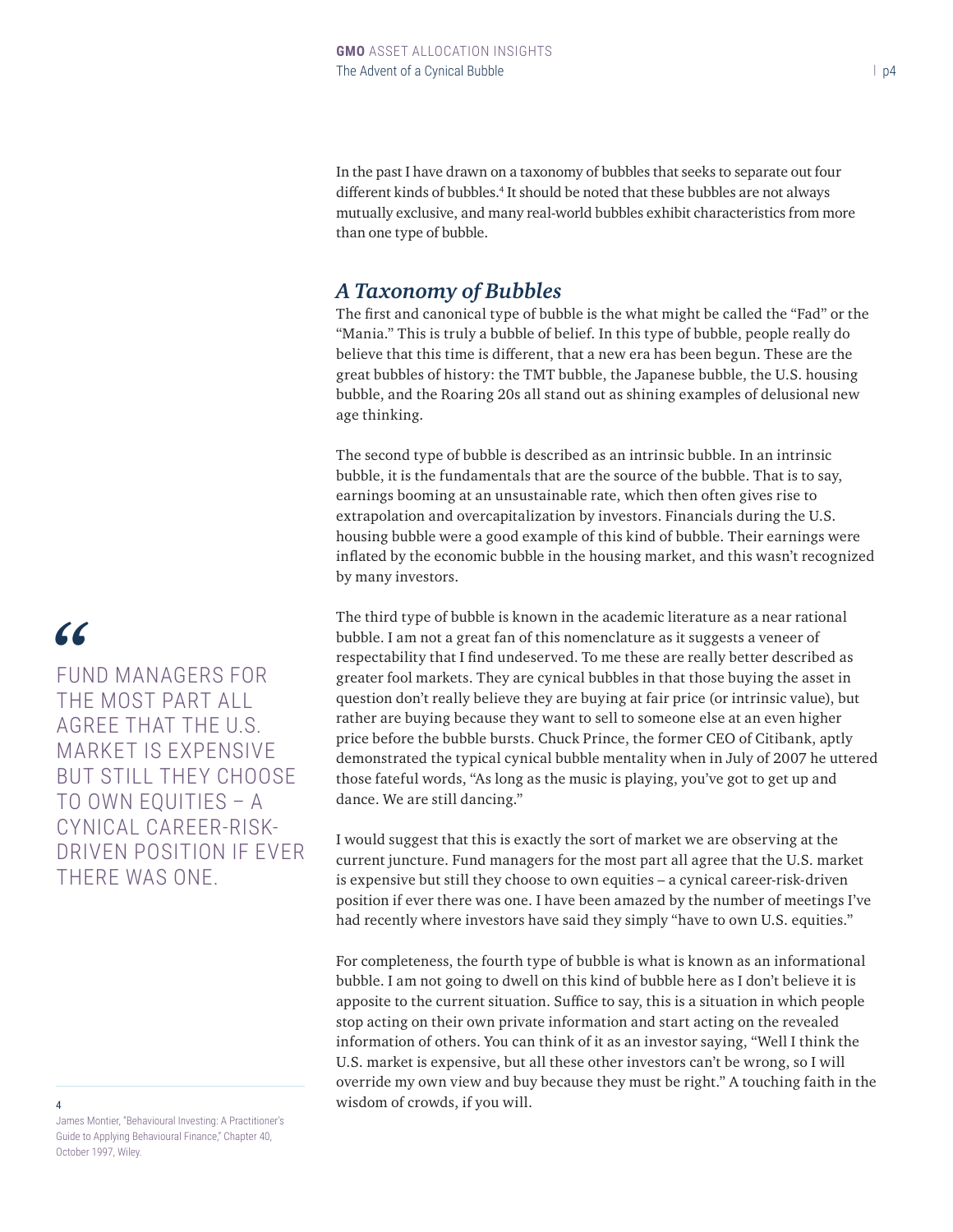So, I agree with Jeremy that many of the psychological hallmarks of the Fad or Mania are absent. But to me today's is a cynical bubble, built not on faith in a new era, but on overoptimism about the ability to get out before everyone else. As Keynes opined,

*The actual, private object of most skilled investment today is to 'beat the gun'… This battle of wits to anticipate the basis of conventional valuation a few months hence, rather than the prospective yield of an investment over the long term, does not even require the public to feed the maws of the professionals; it can be played by professionals amongst themselves.*

#### *Experimental Evidence*

To help bolster the case that not all bubbles require euphoria, we can turn to the experimental asset market literature, which is based on the premise that most of the elements of the market can be controlled in a way that simply isn't possible in the real world.

For example, let's assume that the asset being traded has a known life, with an expected dividend paid in incremental periods during that life. The dividend payout varies depending upon four equally likely states of the world, and the amounts paid under each outcome are known. The asset has zero worth at the end of the game. Thus, the expected value of the assets is the payout of each state of the world multiplied by the probability of each state of the world multiplied by the number of periods left in the game.

It is well-known that such markets can witness bubbles wherein asset prices are significantly above their intrinsic value. However, in this particular case we are interested in the impact of emotion upon the scale of the bubble. Odean, et al.<sup>5</sup> investigated exactly this.

They simulated various emotional states by having participants watch a variety of video clips. To simulate excitement, they were shown car chases; to simulate fear, horror films. A base condition was achieved by showing participants a neutral historical documentary.

Exhibit 5 shows the results of the experiment. Fundamental value slopes downwards from left to right, decreasing by an amount equal to the expected dividend each period. However, each of the emotional states and the neutral condition created bubbles. That is to say, prices traded miles above intrinsic value. For instance, if we look at Round 7, we can see that prices are, at minimum, approximately twice fundamental value.

Now, to get a really monster bubble, the participants needed to be feeling very excited (euphoric). This created a bubble that in Round 9 was three times intrinsic worth. So, to get a true Mania and the associated bubble it would appear that optimism was a necessary condition. But to get run-of-the-mill bubbles, it simply wasn't required.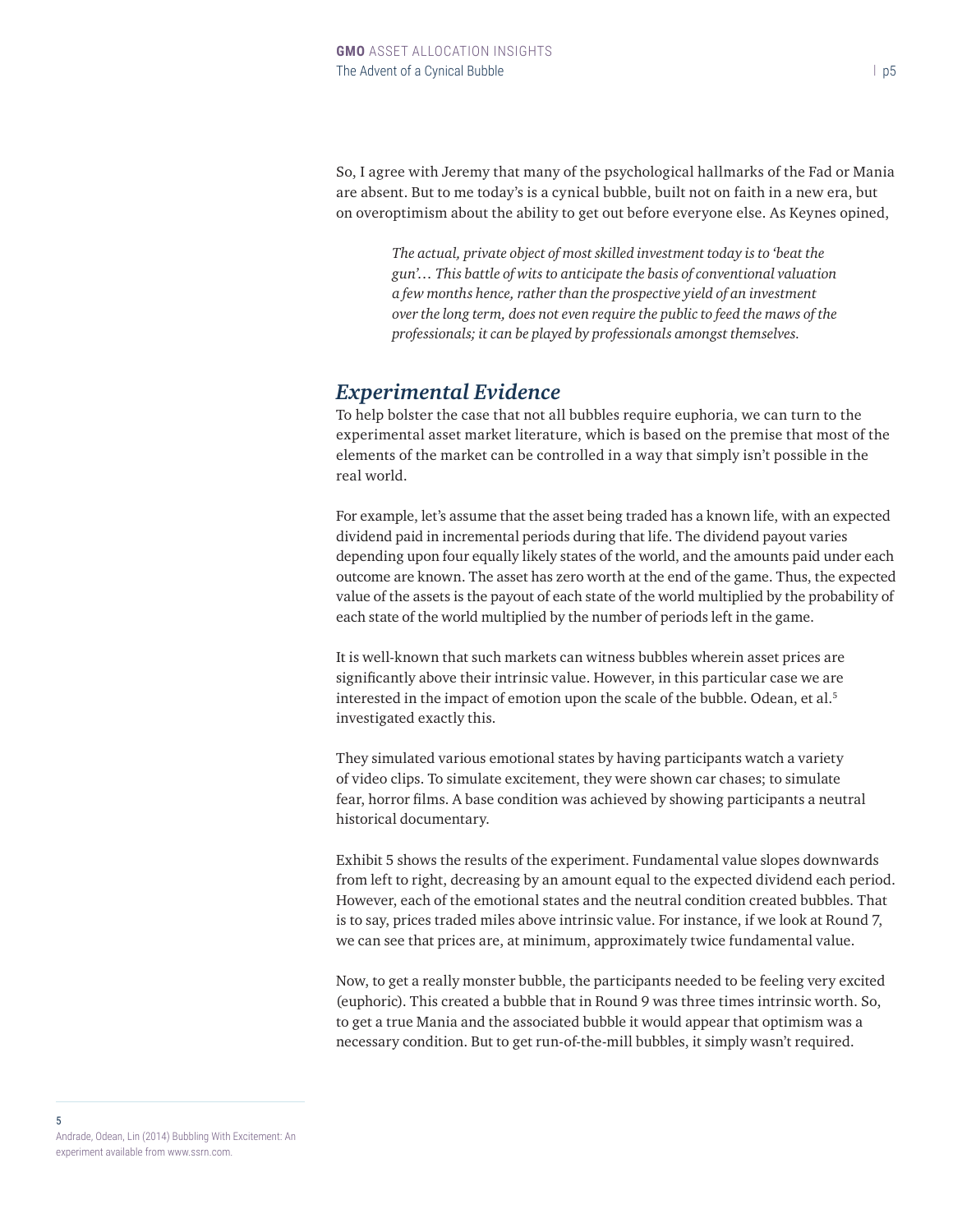

#### EXHIBIT 5: ASSET BUBBLES AND EMOTION

Source: Odean, et al.

We also have experimental evidence on just how hard it is to be one step ahead of everyone else, which is presumably what the bubble riders are intent upon doing. Indeed, the aforementioned fund manager survey shows that nearly 70% of fund managers expect the equity markets to peak at some point this year.



# **EXHIBIT 6: WHEN DO YOU THINK THE EQUITY MARKET** WILL PEAK?

Source: BofA Merrill Lynch Global Fund Manager Survey Source: BofA Merrill Lynch Global Fund Manager Survey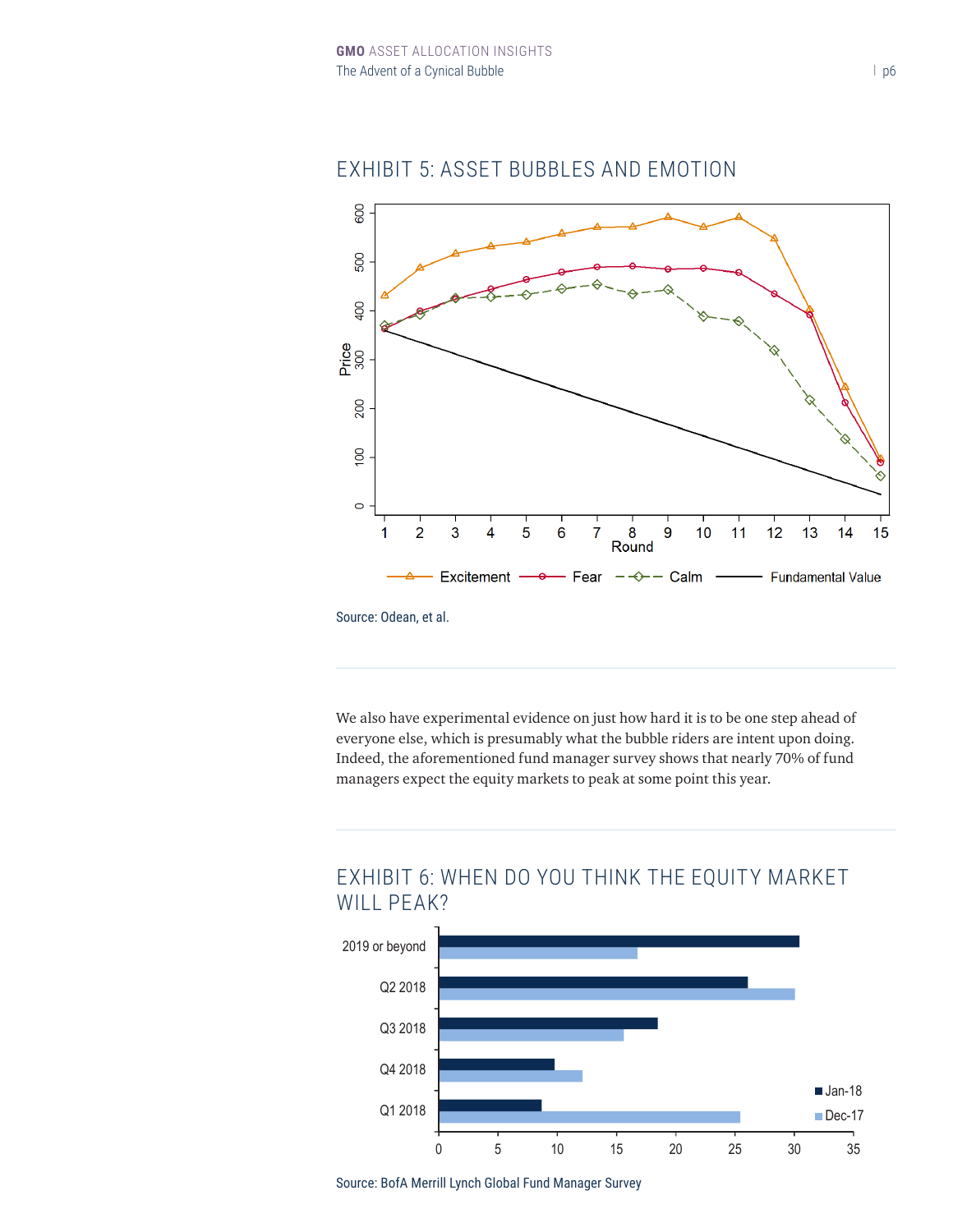#### As Keynes noted,

*Professional investment may be likened to those newspaper competitions in which the competitors have to pick out the six prettiest faces from a hundred photographs, the prize being awarded to the competitor whose choice most nearly corresponds to the average preferences of the competitors as a whole; so that each competitor has to pick, not those faces which he himself finds prettiest, but those which he thinks likeliest to catch the fancy of the other competitors, all of whom are looking at the problem from the same point of view. It is not a case of choosing those which, to the best of one's judgment, are really the prettiest, nor even those which average opinion genuinely thinks the prettiest. We have reached the third degree where we devote our intelligences to anticipating what average opinion expects the average opinion to be. And there are some, I believe, who practise the fourth, fifth and higher degrees.*

A game based on this idea can be constructed where participants are told to choose a number between 0 and 100. The winner will be the person who picks the number closest to two-thirds of the average number picked.

In one of my previous existences I set up such a game. The players were all professional investors and I had over 1000 participants (making it the fourth or fifth largest game played, and the only played purely by professional investors).

The fact I got a number of answers above 66 is a little disturbing! The highest possible answer is 66, because to pick this one must believe that everyone else has just picked 100. In Exhibit 7, you can see spikes at various levels of induction. The average number picked turned out to be 26 (which is fairly typical of such games), and thus the twothirds average was 17.4. It proved incredibly hard to be one step ahead of everyone else in this game.



#### EXHIBIT 7: KEYNES BEAUTY CONTEST

Source: DrKW Macro research Only 5% of the sample chose numbers above 67, in place 67, in place 67, in place 67, in the that the wave didn't understand that the wave didn't understand that the wave didn't understand the wave didn't understand the wav